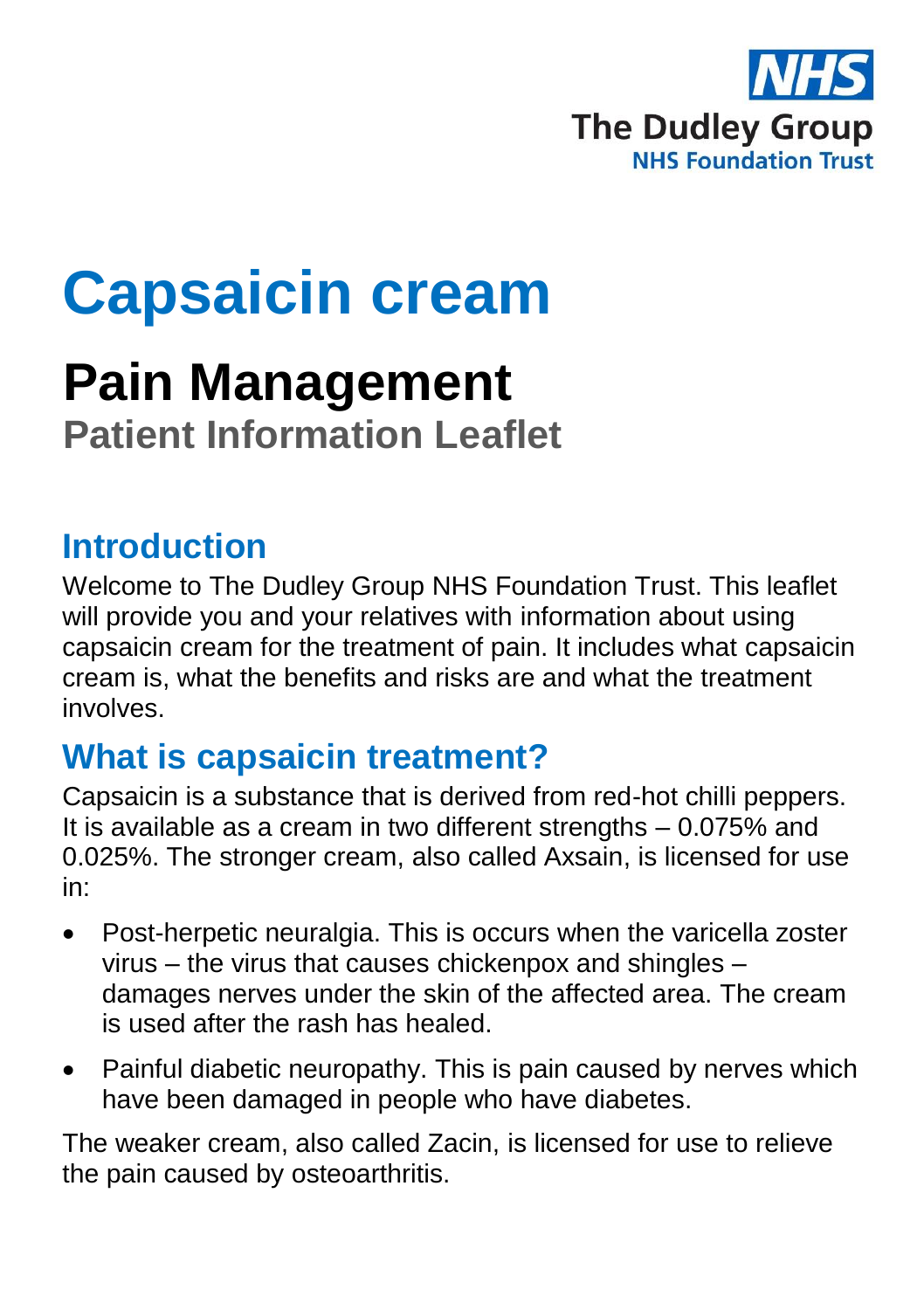### **How does it work?**

The capsaicin is thought to work by decreasing the amount of pain signals produced from the area where you are experiencing pain.

Initially, this causes a burning or stinging sensation which some people can find unpleasant. This burning or stinging sensation happens because the capsaicin causes a pain-transmitting chemical to be released into the skin from the nerves and the body senses this as burning or stinging.

It is also thought that the capsaicin is absorbed by nerve cells, is transported all the way to the spinal cord and that this decreases the amount of pain-transmitting chemical that is sent on to the brain.

It takes quite some time for the drug to move to the spinal cord. Therefore, we recommend that you apply the cream for at least six weeks before deciding to give up, if you are not feeling any benefit from it. If you are getting pain relief from it, you can carry on applying it as long as you like.

# **What are the benefits?**

- It is good for pain which is just in one area of the body.
- It is helpful if you do not want to or cannot take medication.
- $\bullet$  It is simple to use as it is just applied to the area where you are having pain.

However, we cannot guarantee that this drug will work for you to improve your pain as everyone is different.

#### **What are the risks?**

Unfortunately, there are some side effects. The main one is stinging and/or a burning sensation when you apply it. This tends to be more of a problem for people using the stronger cream.

The sensation does wear off in most people after several weeks of use, and nine out of every 10 people who use it do not feel the stinging/burning after 12 weeks of use. Most other people find it bearable.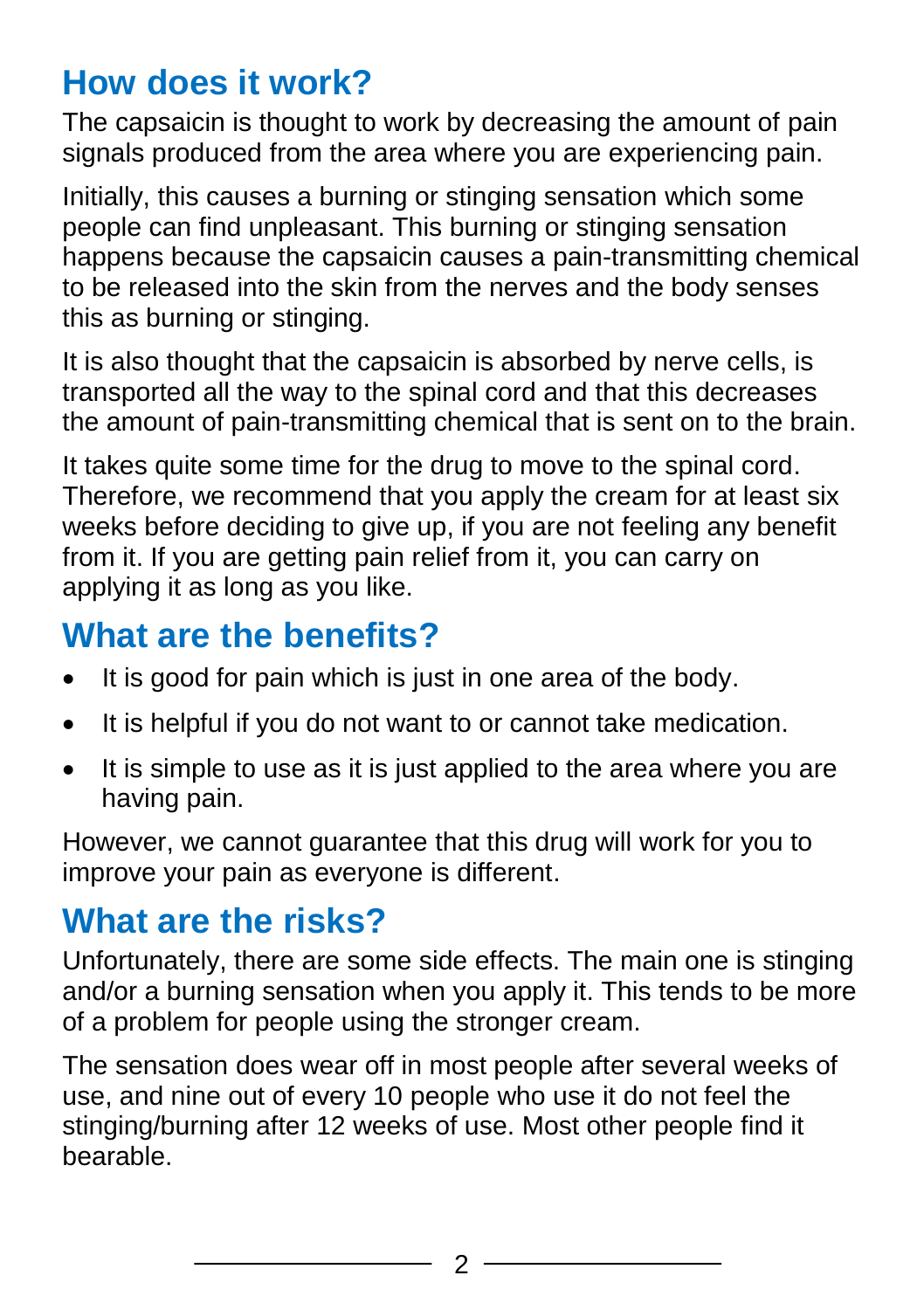Occasionally, people have to stop using the treatment because they find that the stinging sensation is unbearable. Also, some people develop skin irritation. If you get a rash, stop using the cream and contact your GP for advice.

# **What are the alternatives?**

Your pain specialist will discuss alternatives with you in your consultation; these could be medicines, injections or physical therapies.

# **How do I use the capsaicin cream?**

It is really simple to use – you apply it to the area where you are feeling the pain. You need to rub a small amount gently into the painful area. At the beginning, you should apply it four times a day. Applying it less often will tend to make it more uncomfortable on each application. Do not apply the cream to inflamed or broken skin.

**Always wash your hands after applying the cream** because otherwise, if you rub your eyes, nose or mouth without doing so, it will make them to sting.

#### **What can I do to make the application of the cream more bearable?**

The side effects are minor, and many people tolerate them because of the pain relief they get from the cream.

To make the initial application of the stronger cream (Axsain) more bearable, your pain clinic doctor may give you some anaesthetic cream to apply to the area where you are going to apply the capsaicin ointment.

This cream (called EMLA Cream) should be applied for at least one hour before applying the capsaicin cream. You will need to put a dressing over the EMLA Cream for it to work properly, which you take off before applying capsaicin cream.

The EMLA Cream can make the skin where it is applied paler, redder or more swollen. This can become a problem with prolonged use, so normally you are given a two week supply. After this time, hopefully your skin will have become used to the capsaicin cream and you will no longer need the EMLA.